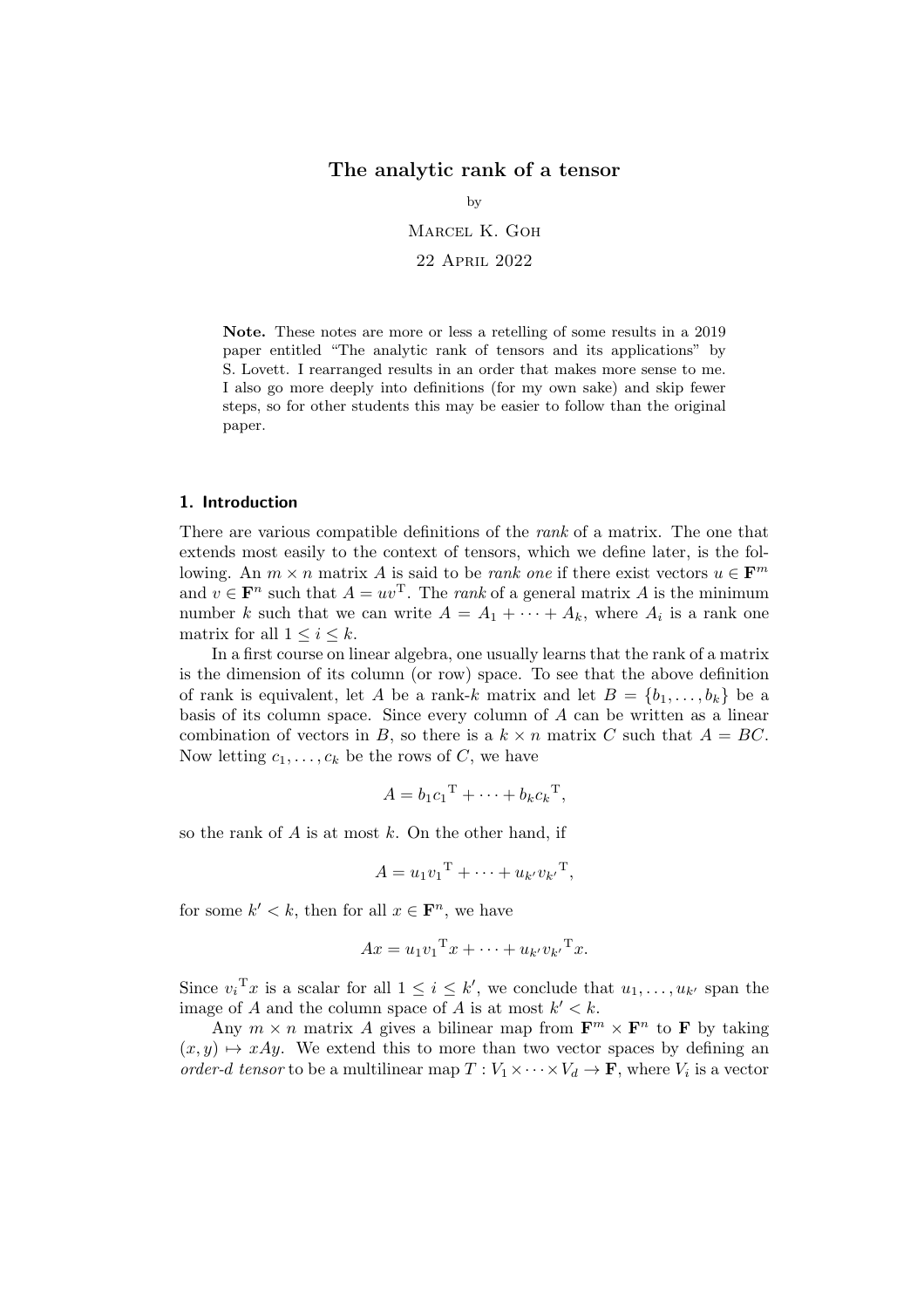space over **F** for all  $1 \leq i \leq d$ . From here on out, we restrict ourselves to the case where each  $V_i$  has the same dimension n and can thus be identified with  $\mathbf{F}^n$ . Then there exist  $n^d$  scalars  $\{T_{j_1,\ldots,j_d}\}_{j_1,\ldots,j_d\in[n]}$  such that for all  $x_1,\ldots,x_d\in\mathbf{F}^n$ ,

$$
T(x_1, ..., x_d) = \sum_{j_1, ..., j_d \in [n]} T_{j_1, ..., j_d} x_{1, j_1} \cdots x_{d, j_d},
$$

where  $x_{i,k}$  denotes the k<sup>th</sup> component of the vector  $x_i$ . There is thus a one-toone correspondence between order-d tensors and d-dimensional arrays of scalars (in our setting each dimension has size  $n$ ). If T is an order-d tensor and T' is an order-d' tensor, then we can form a tensor of order  $d + d'$  from the  $(d + d')$ dimensional array of scalars

$$
\{T_{i_1,\ldots,i_d}T'_{j_1,\ldots,j_{d'}}\}_{i_1,\ldots,i_d,j_1,\ldots,j_{d'}\in[n]}.
$$

This tensor is denoted  $T \otimes T'$  and is called the *tensor product* of T and T'.

Now we say that an order-d tensor  $T$  is partition rank one if there exists  $A \subseteq [d]$  with  $0 < |A| < d$ , as well as an order- $|A|$  tensor  $T_1$  and an order- $(d-|A|)$ tensor  $T_2$  such that T can be written as

$$
T(x_1,\ldots,x_d)=T_1(x_i:i\in A)T_2(x_i:i\notin A).
$$

The partition rank prk(T) of a general tensor T is the minimum k such that T can be written as a sum of  $k$  partition rank one tensors. Note that in the case  $d = 2$  this reduces to the ordinary matrix rank.

The cap set problem. The partition rank was introduced to study the cap-set problem, and here we shall sketch how it applies. A *cap set* is a subset  $A \subseteq \mathbf{F}_3^n$ such that for every triple  $(x, y, z) \in A$  of pairwise distinct elements,  $x+y+z \neq 0$ . It was shown by T. C. Brown and J. P. Buhler that, loosely speaking, cap sets have zero density.

**Theorem C** (Brown–Buhler, 1986). For every  $\delta > 0$  there exists n such that every subset  $A \subseteq \mathbf{F}_3^n$  with  $|A| \geq \delta 3^n$  contains three pairwise distinct elements x, y, and z with  $x + y + z = 0$ .

A later paper by R. Meshulam gave better quantitative bounds on  $n$  with respect to  $\delta$ ; namely, it was shown that we need only take  $n > 2/\delta$ . This means that if A is a cap set in  $\mathbf{F}_3^n$ , then  $|A| \leq 2 \cdot 3^n/n$ . However, it was long suspected that this bound could be improved to  $|A| \leq O(c^n)$  for some  $c < 3$ . This was finally proved in 2017 by J. S. Ellenberg and D. Gijswijt, and T. Tao showed in a blog post (dated 18 May 2016) that thir proof can be restated in terms of the partition rank of a function in 3 variables. This can actually be modified so the function is a 3-tensor, but to just get the general idea, let us extend our definition of partition rank to general functions of three variables temporarily.

Given  $A \subseteq \mathbf{F}_3^n$ , let  $T: V^3 \to \mathbf{F}_3$ , where  $V = \mathbf{F}_3 \mathbf{F}_3^n$ , be given by

$$
T(e_a, e_b, e_c) = \begin{cases} 1, & \text{if } a+b+c=0; \\ 0, & \text{otherwise,} \end{cases}
$$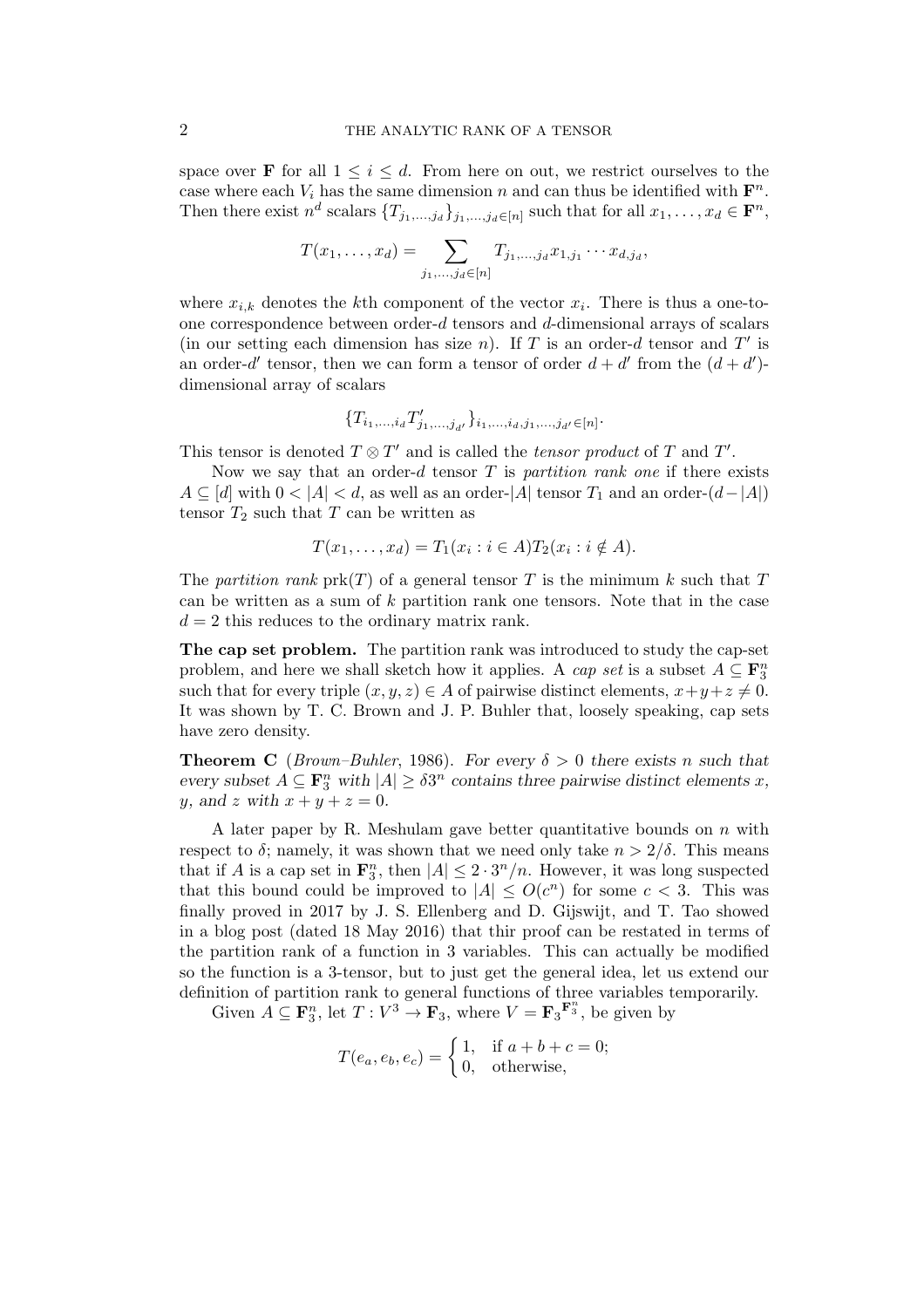# MARCEL K. GOH 3

for basis vectors  $e_v$  and extended to all other vectors by linearity. (The function  $e_v$  has  $e_v(v) = 1$  and  $e_v(x) = 0$  for all  $x \neq v$ .) Now for a tensor  $T : (\mathbf{F}^X)^d \to \mathbf{F}$ , we say that a set  $A \subseteq X$  is an *independent set in* T if for all  $i_1, \ldots, i_d \in A$ , the condition that the coefficient  $T_{i_1,\dots,i_d}$  be nonzero is equivalent to  $i_1 = \dots = i_d$ . We then give an upper bound on the size of a cap set by proving that

- i) if A contains no nontrivial solutions to  $x+y+z=0$ , then A is an independent set in  $T$ ;
- ii) if A is an independent set in T then  $prk(T) \geq |A|$ ; and
- iii) the partition rank of  $T$  is low.

In these notes, we aim to show that this general strategy may be performed with the partition rank replaced by something called the analytic rank.

The analytic rank. In a 2011 paper, W. T. Gowers and J. Wolf introduced another definition of rank that is Fourier-analytic in nature. Now we require the field **F** to be finite, and let  $\chi : \mathbf{F} \to \mathbf{C}$  be any nontrivial additive character. Recall that for such a character,  $\mathbf{E}_{a \in \mathbf{F}} \chi(a) = 0$ . The bias of a tensor  $T : V^d \to \mathbf{F}$ is the average

$$
bias(T) = \mathbf{E}_{x \in V^d} \chi(T(x)).
$$

Note that if  $T$  is a linear form (i.e., an order-1 tensor) that is not identically zero, then bias( $T$ ) = 0, since we can bring the sum inside all three functions and the sum over all elements a vector space over a finite field is zero. If  $T$  is identically zero then bias(T) = 1. Now to see that the bias of a tensor is always in  $(0, 1]$ , note that if we fix any  $(x_2, \ldots, x_d) \in V^{d-1}$ , then  $T(x_1, x_2, \ldots, x_d)$  becomes a linear form (order-1 tensor) in  $x_1$  and

bias
$$
(T)
$$
 =  $\mathbf{E}_{x_2,...,x_d \in V}$   $\mathbf{E}_{x_1 \in V} \chi(T(x_1,...,x_d))$   
=  $\mathbf{P}_{x_2,...,x_d \in V} \{ T(x_1,...,x_d) \equiv 0 \},$ 

from our earlier observation about order-1 tensors.

The *analytic rank* is defined to be the quantity

$$
ark(T) = -\log_{|\mathbf{F}|} bias(T);
$$

since bias(T)  $\in (0,1]$  we have  $\operatorname{ark}(T) \geq 0$ . In the case of order-2 tensors, the analytic rank is once again equivalent to ordinary matrix rank. To see this, suppose that  $T: (\mathbf{F}^n)^2 \to \mathbf{F}$  is defined as  $T(x, y) = \sum_{i=1}^r x_i y_i$ . Then bias(T) is the probability that, fixing y, the linear form  $T(x, y)$  is identically zero. This is equivalent to every coordinate of  $y$  being zero, which happens with probability  $1/|\mathbf{F}|^r$ , and hence we see that  $\mathrm{ark}(T) = r$ .

## 2. Subadditivity of analytic rank

The goal of this section is to prove that if T and S are tensors, then  $\operatorname{ark}(T+S)$  $ark(T) + ark(S)$ . Our first small lemma is the following.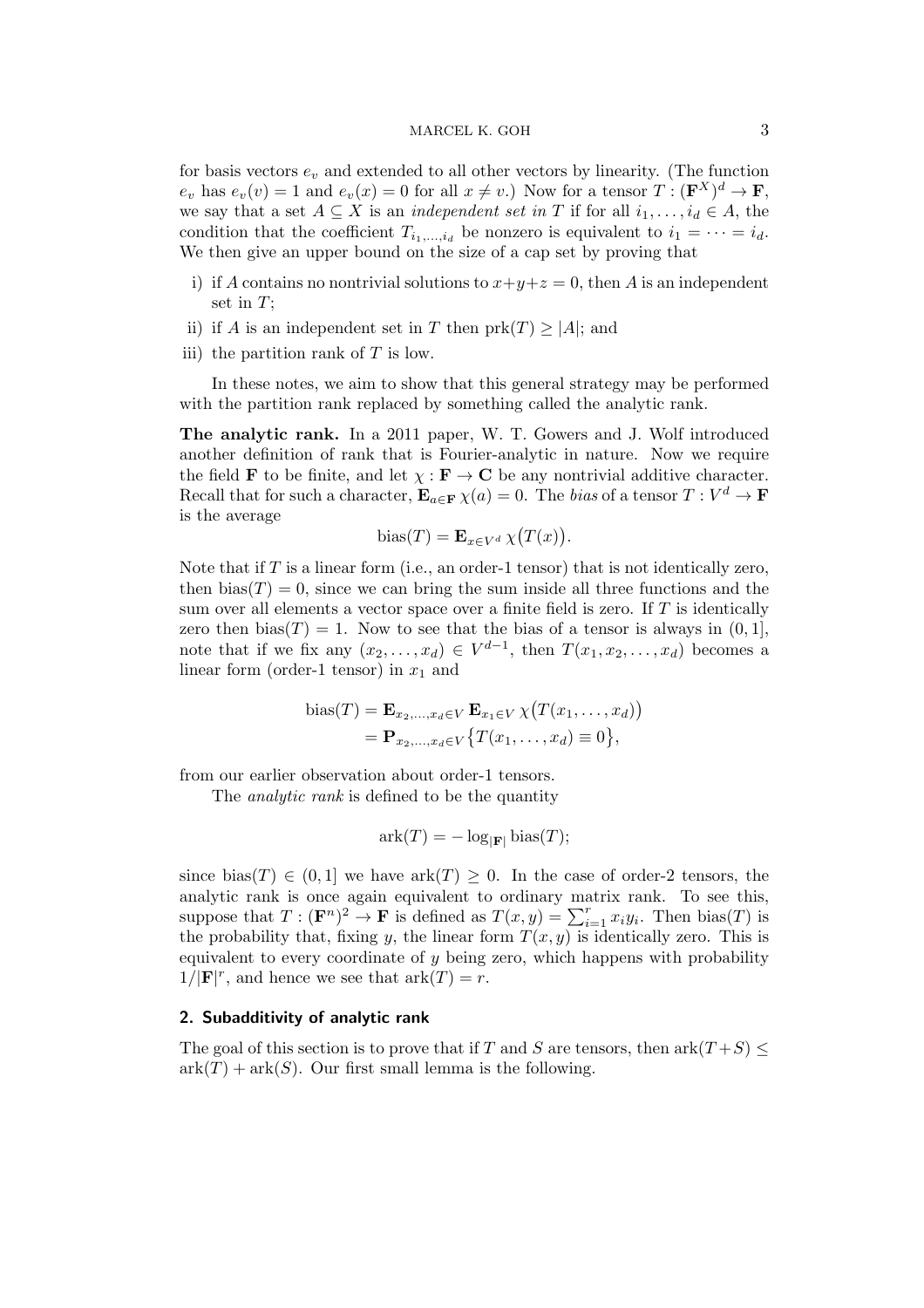**Lemma 1.** Let  $W_0, W_1, \ldots, W_n : \mathbf{F}^m \to \mathbf{F}$  be functions. Let functions  $A, B$ :  $\mathbf{F}^n \times \mathbf{F}^m \to \mathbf{F}$  be given by

$$
A(x, y) = \sum_{i=1}^{n} x_i W_i(y)
$$
 and  $B(x, y) = A(x, y) + W_0(y)$ .

Then

$$
|\text{bias}(B)| \le \text{bias}(A).
$$

Proof. We expand

bias(B) = 
$$
\mathbf{E}_{x \in \mathbf{F}^n, y \in \mathbf{F}^m} \chi(B(x, y)) = \mathbf{E}_{y \in \mathbf{F}^m} \mathbf{1}_{[W_1(y) = \cdots = W_n(y) = 0]} \cdot \chi(W_0(y))
$$

and by the triangle inequality,

$$
|\text{bias}(B)| \le \mathbf{E}_y \mathbf{1}_{[W_1(y)=\cdots=W_n(y)=0]} = \text{bias}(A).
$$

This lemma is used to prove a bound on the bias of a certain sum of tensors. First, we introduce some notation. With some d fixed, we let  $\mathbf{x} = (x_1, \ldots, x_d)$ and similarly for  $y = (y_1, \ldots, y_d)$ . Then for  $I \subseteq [d]$ , define  $I^c = [d] \setminus I$  and let  $x_I = (x_i : i \in I).$ 

**Lemma 2.** Let  $d \geq 1$  and for each  $I \subseteq [d]$ , let  $R_I : V^I \to \mathbf{F}$  be an order-|I| tensor. Consider the function

$$
R(\mathbf{x}) = \sum_{I \subseteq [d]} R_I(x_I).
$$

Then

$$
|\text{bias}(R)| \le \text{bias}(R_{[d]}).
$$

*Proof.* Fix some  $i \in [d]$  and write  $R(\mathbf{x})$  as

$$
R(\mathbf{x}) = \sum_{I \ni i} R_I(x_I) + \sum_{I \not\supset i} R_I(x_I).
$$

Setting  $x = x_i$  and  $y = \mathbf{x}_{[d] \setminus \{i\}}$ , the first sum has the form

$$
\sum_{i=1}^{n} x_i W_i(y)
$$

and the second sum does not depend on x at all, so we can set it to be  $W_0(y)$ . The previous lemma now tells us that

$$
|\text{bias}(R)| \leq \text{bias}\Big(\sum_{I \ni i} R_I(\mathbf{x}_I)\Big).
$$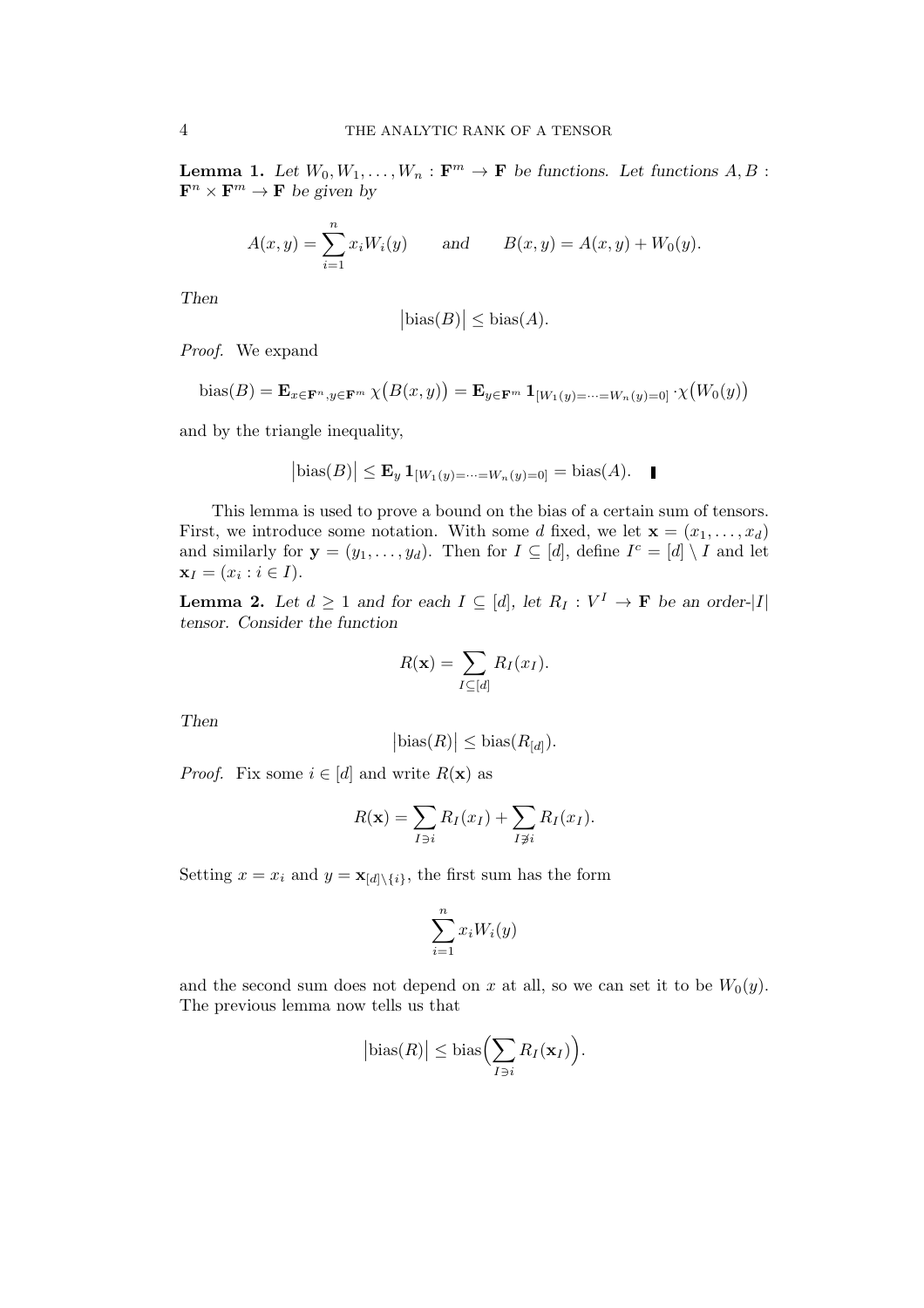Now iterate this with  $i = d$  all the way down to  $i = 1$  (replacing d by  $d - 1$  each time) to get the statement of the lemma.  $\blacksquare$ 

Before proving subadditivity, we introduce another bit of notation. For  $I \subseteq [d]$ , let

$$
T_I(\mathbf{x}, \mathbf{y}) = T(\mathbf{x}_I, \mathbf{y}_{I^c}) = T(z_1, \dots, z_d),
$$

where  $z_i = x_i$  if  $i \in I$  and  $z_i = y_i$  if  $i \notin I$ . After expanding out the definition of multilinearity, we see that  $T(\mathbf{x} + \mathbf{y})$  decomposes as

$$
T(\mathbf{x} + \mathbf{y}) = \sum_{I \subseteq [d]} T_I(\mathbf{x}, \mathbf{y}).
$$

**Theorem 3.** Let  $T, S: V^d \to \mathbf{F}$  be order-d tensors. Then

$$
ark(T + S) \leq ark(T) + ark(S).
$$

Proof. It is enough to show that

$$
bias(T + S) \geq bias(T) bias(S).
$$

We express

bias(T) bias(S) = 
$$
\left(\mathbf{E}_{\mathbf{x}\in V^d} \chi(T(\mathbf{x}))\right) \left(\mathbf{E}_{\mathbf{y}\in V^d} \chi(T(\mathbf{y}))\right)
$$

$$
= \mathbf{E}_{\mathbf{x}\in V^d} \mathbf{E}_{\mathbf{y}\in V^d} \chi(T(\mathbf{x}) + S(\mathbf{y}))
$$

$$
= \mathbf{E}_{\mathbf{x}\in V^d} \mathbf{E}_{\mathbf{y}\in V^d} \chi(T(\mathbf{x}) + S(\mathbf{x} + \mathbf{y}))
$$

$$
= \text{bias}(T(\mathbf{x}) + S(\mathbf{x} + \mathbf{y})),
$$

and by our earlier decomposition the tensor product of a sum, this gives us

bias(T) bias(S) = bias
$$
(T(\mathbf{x}) + \sum_{I \subseteq [d]} S_I(\mathbf{x}, \mathbf{y}))
$$
 = bias $((T+S)(\mathbf{x}) + \sum_{I \neq [d]} S_I(\mathbf{x}, \mathbf{y})),$ 

Setting  $y = b \in V^d$  to maximise the norm of this right-hand side, we have

bias
$$
(T)
$$
 bias $(S) \leq \left| \text{bias} \left( (T + S)(\mathbf{x}) + \sum_{I \neq [d]} S_I(\mathbf{x}, \mathbf{b}) \right) \right|$ .

Here  $S_I(\mathbf{x}, \mathbf{b})$  is an order-|I| tensor in the variables  $\mathbf{x}_I$ . Thus we may apply the previous lemma with

$$
R_{[d]}(\mathbf{x}) = (T + S)(\mathbf{x})
$$
 and  $R_I(\mathbf{x}_I) = S_I(\mathbf{x}, \mathbf{b})$  for  $I \neq [d]$ 

to get bias(T) bias(S)  $\leq$  bias(T + S).

As an application of this theorem, we show that common roots of tensors on a common input are positively correlated.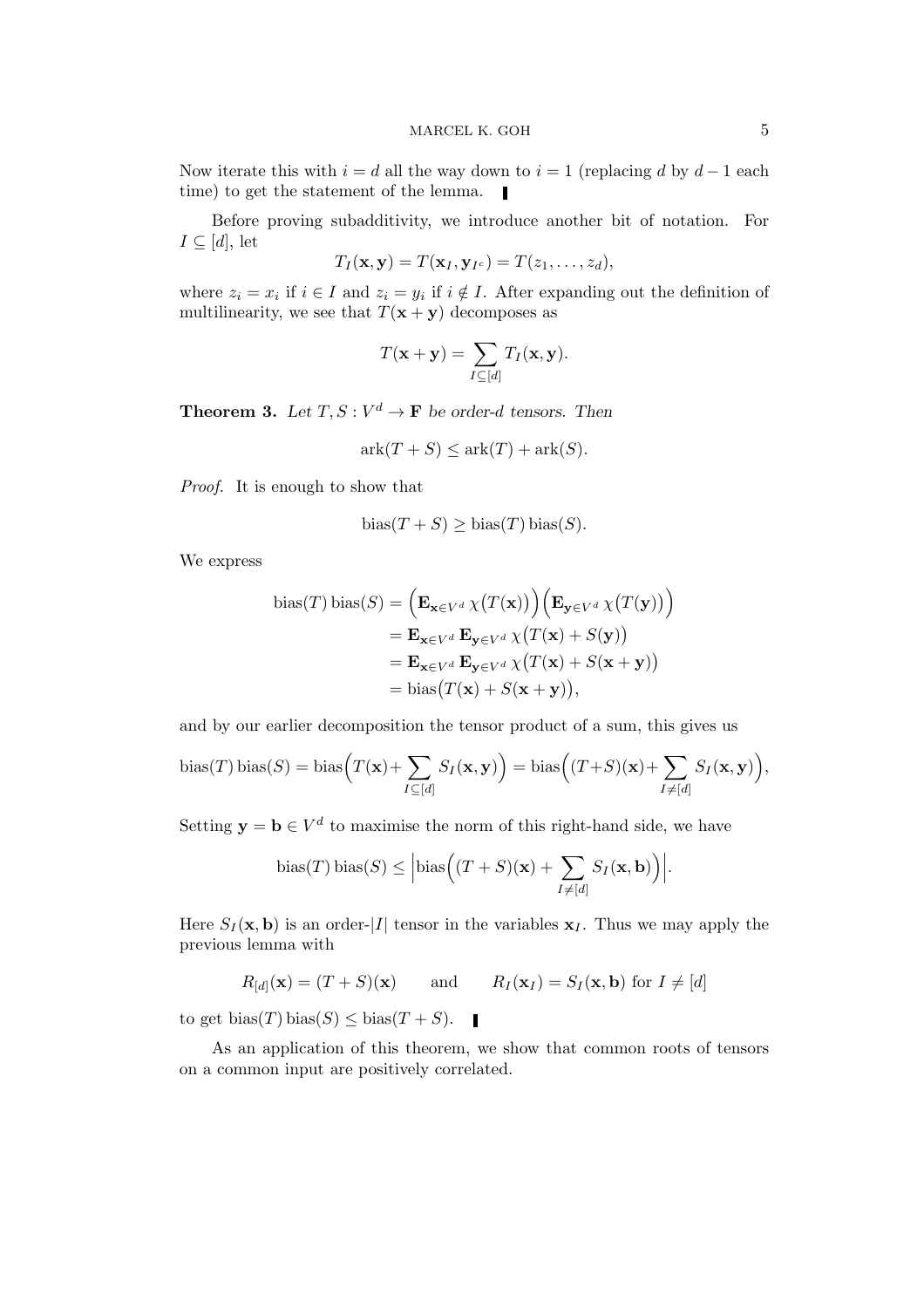**Corollary 4.** Let  $T_1, \ldots, T_m, S_1, \ldots, S_n : V^d \to \mathbf{F}$  be order-d tensors. Then

$$
\mathbf{P}_{x \in V^d} \{ T_1(x) = \dots = T_m(x) = S_1(x) = \dots = S_n(x) = 0 \} \ge
$$
  

$$
\mathbf{P}_{x \in V^d} \{ T_1(x) = \dots = T_m(x) = 0 \} \cdot \mathbf{P}_{x \in V^d} \{ S_1(x) = \dots = S_n(x) = 0 \}
$$

*Proof.* Define order- $(d + 1)$  tensors T and S by setting

$$
T(x_0, x_1, \dots, x_d) = \sum_{i=1}^m x_{0,i} T_i(x_1, \dots, x_d)
$$

and

$$
S(x_0, x_1, \dots, x_d) = \sum_{i=m+1}^{m+n} x_{0,i} S_{i-m}(x_1, \dots, x_d).
$$

The left-hand side of the desired inequality is  $bias(T + S)$  and the right-hand side is  $bias(T) bias(S)$ .

# 3. Analytic rank and partition rank

In this section, we shall discuss properties of the analytic rank that allow it to be used as the partition rank was used above in the cap-set problem. First, we show that the analytic rank is bounded above by the partition rank.

**Theorem 5.** Let  $T: V^d \to \mathbf{F}$  be an order-d tensor. Then  $\mathrm{ark}(T) \leq \mathrm{prk}(T)$ .

*Proof.* By Theorem 3, we only need to consider the case where  $T$  has partition rank one. So we assume that  $T: V^d \to \mathbf{F}$  factors as

$$
T(\mathbf{x}) = T_1(\mathbf{x}_A) T_2(\mathbf{x}_B),
$$

where  $A \cup B = [d]$  is a nontrivial partition of [d]. We shall show that ark $(T) \leq$  $1 = \text{prk}(T)$  by showing that  $\text{bias}(T) \geq 1/|\mathbf{F}|$ . For  $a, b \in \mathbf{F}$  define the function

$$
F_{a,b}(\mathbf{x}) = (T_1(\mathbf{x}_A) + a)(T_2(\mathbf{x}_B) + b).
$$

Letting  $R_{[d]} = T$ ,  $R_{\emptyset} = ab$ ,  $R_A = bT_1(\mathbf{x}_A)$ ,  $R_B = aT_2(\mathbf{x}_B)$ , and  $R_I$  be the zero tensor (of the corresponding order) for all other  $I \subseteq [d]$ , we see that  $R = F_{a,b}$ and by Lemma 2,  $|\text{bias}(F_{a,b})| \leq \text{bias}(T)$ . On the other hand, we have

$$
\mathbf{E}_{a,b \in \mathbf{F}} \text{ bias}(F_{a,b}) = \mathbf{E}_{a,b \in \mathbf{F}} \mathbf{E}_{\mathbf{x} \in V^d} \chi((T_1(\mathbf{x}_A) + a)(T_2(\mathbf{x}_B) + b))
$$
  
=  $\mathbf{E}_{a,b \in F} \chi(ab)$   
=  $\mathbf{P}_{b \in \mathbf{F}} \{b = 0\}$   
=  $\frac{1}{|\mathbf{F}|}$ .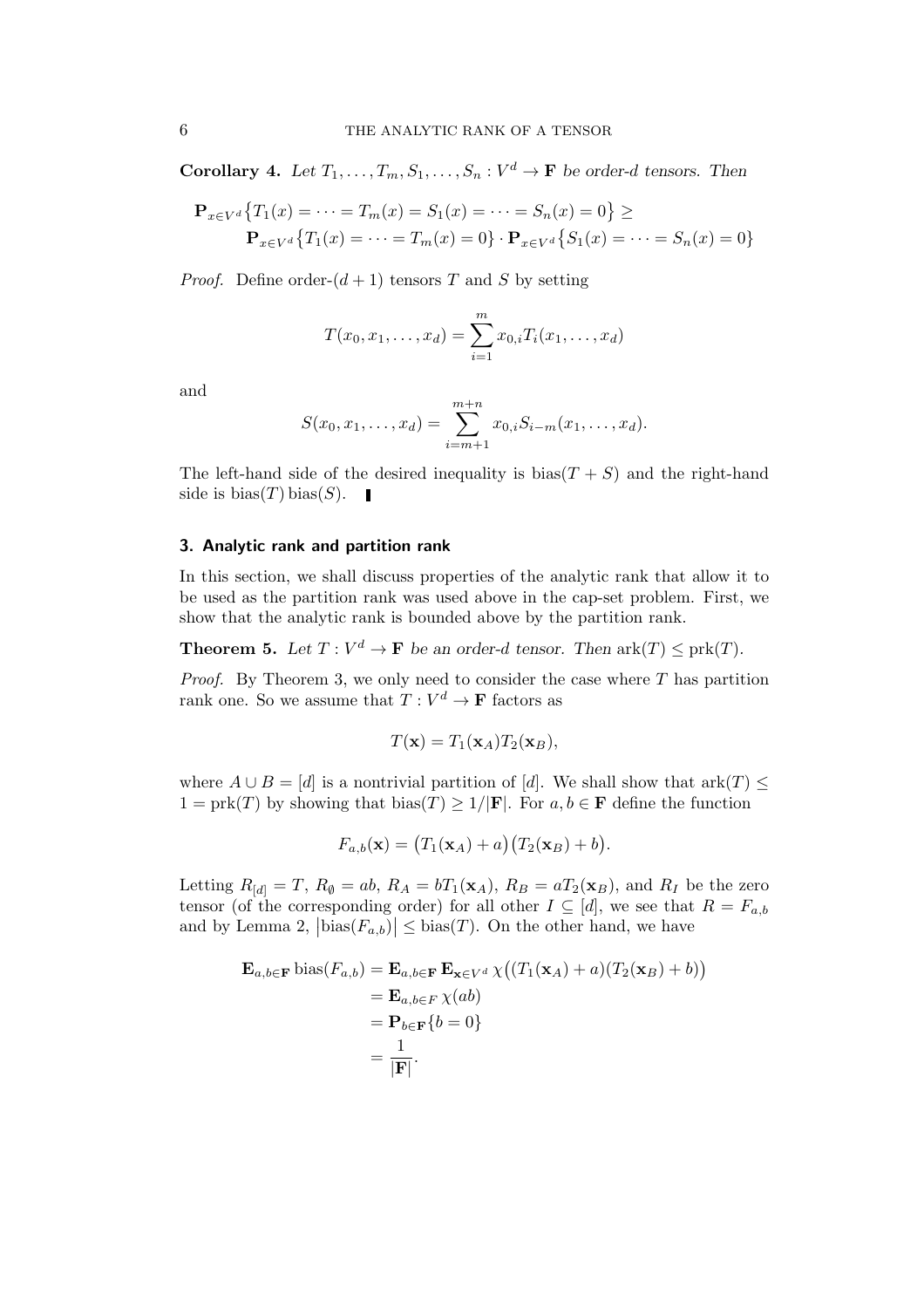So we may find a, b such that  $\text{bias}(T) \geq |\text{bias}(F_{a,b})| \geq 1/|\mathbf{F}|$ , which is what we wanted.  $\blacksquare$ 

Since we are often interested in finding some upper bound on the partition rank in applications, this theorem suggests that it should actually be easier to upper bound the analytic rank, though ad hoc methods to do so have not currently been developed.

In applications, it is also important that the partition rank of a tensor  $T$ is bounded below by the size of an independent set in  $T$ . Towards showing a version of this for the analytic rank, we first show that the analytic rank does not increase when the tensor is restricted to a subspace.

**Lemma 6.** Let  $T: V^d \to \mathbf{F}$  be an order-d tensor and let  $U \subseteq V$  be a subspace. If  $T|_U: U^d \to \mathbf{F}$  is the restriction of T to U, then  $\mathrm{ark}(T|_U) \leq \mathrm{ark}(T)$ .

*Proof.* Let  $W \subseteq V$  be a subspace so that  $V = U \oplus W$ . Then any  $v \in V$  has a unique expression as  $v = u + w$  for  $u \in U$  and  $w \in W$ , so

bias
$$
(T)
$$
 =  $\mathbf{E}_{u_1,...,u_d \in U} \mathbf{E}_{w_1,...,w_d \in W} \chi (T(u_1 + w_1,...,u_d + w_d)).$ 

Fix an arbitrary choice of  $w_1, \ldots, w_d \in W$ . Then

$$
T(u_1 + w_1, \dots, u_d + w_d) = \sum_{I \subseteq [d]} T_I(u_I, w_{I^c}),
$$

where  $T_I(u_I, w_{I^c}) = T(z_1, \ldots, z_d)$  where  $z_i = u_i$  if  $i \in I$  and  $z_i = w_i$  if  $i \notin I$ . By Lemma 2, we have

$$
|\mathbf{E}_{u_1,...,u_d \in U} \chi(T(u_1 + w_1,...,u_d + w_d))| \leq \mathbf{E}_{u_1,...,u_d \in U} \chi(T(u_1,...,u_d))
$$
  
= bias $(T|_U)$ 

Since this is for all  $w_1, \ldots, w_d$ , averaging the left-hand side over all choices and applying the triangle inequality gives us what we want.

We are now able to show that for any tensor  $T$  and independent set  $A$  in  $T$ , we have  $\mathrm{ark}(T) \geq c|A|$  for c depending on d and  $|\mathbf{F}|$ .

**Theorem 7.** Let  $T : (\mathbf{F}^n)^d \to \mathbf{F}$  be an order-d tensor. Assume that  $A \subseteq [n]$  is an independent set in T. Then  $\operatorname{ark}(T) \ge c|A|$  where

$$
c = -\log_{|\mathbf{F}|} \left( 1 - \left( 1 - \frac{1}{|\mathbf{F}|} \right)^{d-1} \right),
$$

so that  $c \geq 2^{-d}$  and  $c \geq 1 - \log(d-1)/\log|\mathbf{F}|$ .

*Proof.* Let  $S: (F^A)^d \to \mathbf{F}$  be the restriction of T to  $\mathbf{F}^A$ . By the previous lemma,  $ark(S)$  is a lower bound on  $ark(T)$ , so we shall prove the theorem by expressing  $ark(S)$  as a function of |A|. We have

bias(S) = 
$$
\mathbf{E}_{x_1,\dots,x_d \in \mathbf{F}^A} \chi \Biggl( \sum_{i \in A} c_i \prod_{j \in [d]} x_{i,j} \Biggr),
$$